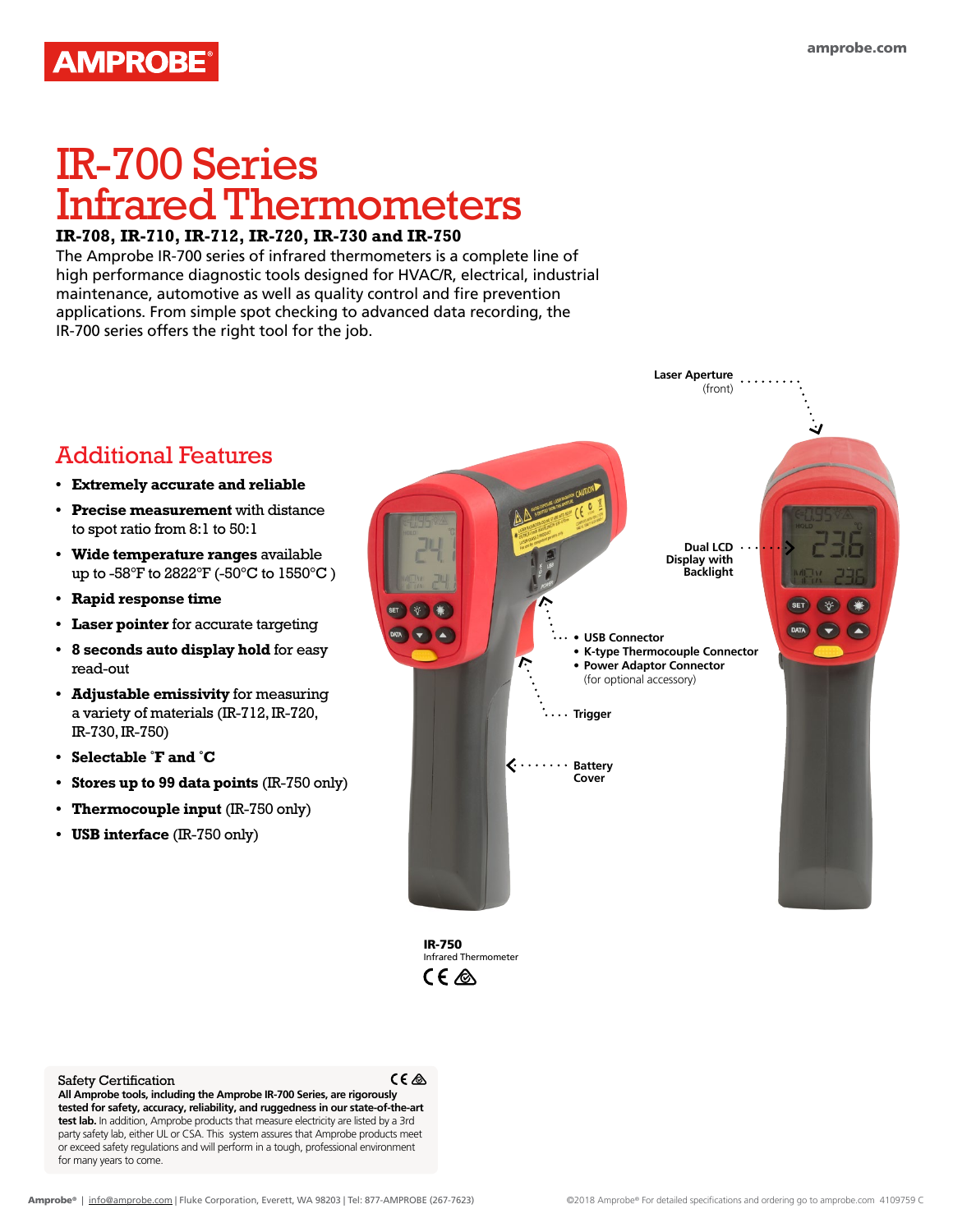#### **AMPROBE®**

#### IR-700 Series Key Applications





Safely and easily verify temperature of major appliances, indoors and outdoors. Check the temperature of stoves, ovens and grills with a simple pull of the trigger.

The bright LCD display and red laser pointer make it easy to verify the temperature of fuses, insulation, light bulb housings, and more, even in dimly lit areas.

Fast and Accurate from a Distance The IR-700 series measures temperature up to four times a second (250ms) allowing the units to precisely pinpoint hot and cold spots. With a distance to spot ratio of up to 50:1, the series is designed to measure temperature quickly and accurately without having to touch an object.

**Easy to Read Display** The bright, high-contrast backlit LCD screen has an eight-second hold for reading temperature, and a low battery indicator to help prevent false readings. All models display maximum and minimum temperature, while advanced models also offer average and difference measurements (IR-712, IR-720, IR-730, IR-750).



For precision measurements requiring the highest accuracy, emissivity can be adjusted for a wide range of material types (IR-712, IR-720, IR-730 and IR-750).



The advanced IR-750 records up to 99 data points for minimum, maximum, average, and hold, and has a USB port to export data for extensive analysis.

Adjustable Emissivity for Precision Measurements The IR-700 series determines temperature by measuring emitted, reflected and transmitted energy. For enhanced accuracy, the emissivity can be adjusted to fit specific material types. Emissivity is digitally adjustable from 0.10 to 1.00 on the IR-712, IR-720, IR-730 and IR-750.

| <b>IR-700 Series</b><br><b>Selection Guide</b>            | <b>IR-708</b>                  | <b>IR-710</b>                  | <b>IR-712</b>                     | <b>IR-720</b>                       | <b>IR-730</b>                     | <b>IR-750</b>                     |  |
|-----------------------------------------------------------|--------------------------------|--------------------------------|-----------------------------------|-------------------------------------|-----------------------------------|-----------------------------------|--|
| <b>Features</b>                                           |                                |                                |                                   |                                     |                                   |                                   |  |
| Distance to Spot (D:S)                                    | 8:1                            | 10:1                           | 12:1                              | 20:1                                | 30:1                              | 50:1                              |  |
| <b>Temperature Range</b>                                  | 0°F to 716°F<br>-18°C to 380°C | 0°F to 716°F<br>-18°C to 380°C | 0°F to 1022°F<br>-18°C to 550°C   | -26°F to 1922°F<br>-32°C to 1050°C  | -26°F to 2282°F<br>-32°C to1250°C | -58°F to 2822°F<br>-50°C to1550°C |  |
| <b>Best Accuracy</b>                                      |                                | $±2\%$                         | ±1.8%                             |                                     |                                   |                                   |  |
| <b>Emissivity for measuring a variety</b><br>of materials | 0.95                           |                                |                                   |                                     |                                   |                                   |  |
| <b>Display Resolution</b>                                 |                                |                                | $0.1^{\circ}$ C / $0.1^{\circ}$ F | 0.1°C / 0.1°F of reading<br>< 999.9 |                                   |                                   |  |
| <b>MIN/MAX Memory</b>                                     |                                |                                | $\bullet$                         |                                     |                                   |                                   |  |
| <b>DIF/AVG Temperature Display</b>                        |                                |                                | $\bullet$                         |                                     | $\bullet$                         |                                   |  |
| <b>Tripod mount</b>                                       |                                |                                | $\bullet$                         |                                     |                                   |                                   |  |
| Programmable high and low alarm                           |                                |                                |                                   |                                     |                                   |                                   |  |
| <b>USB</b> interface                                      |                                |                                |                                   |                                     |                                   |                                   |  |
| <b>Built in memory</b>                                    |                                |                                |                                   |                                     |                                   | 99                                |  |
| K-Type thermocouple<br>measurement                        |                                |                                |                                   |                                     |                                   |                                   |  |
| Warranty                                                  |                                |                                |                                   | 1 year                              |                                   |                                   |  |